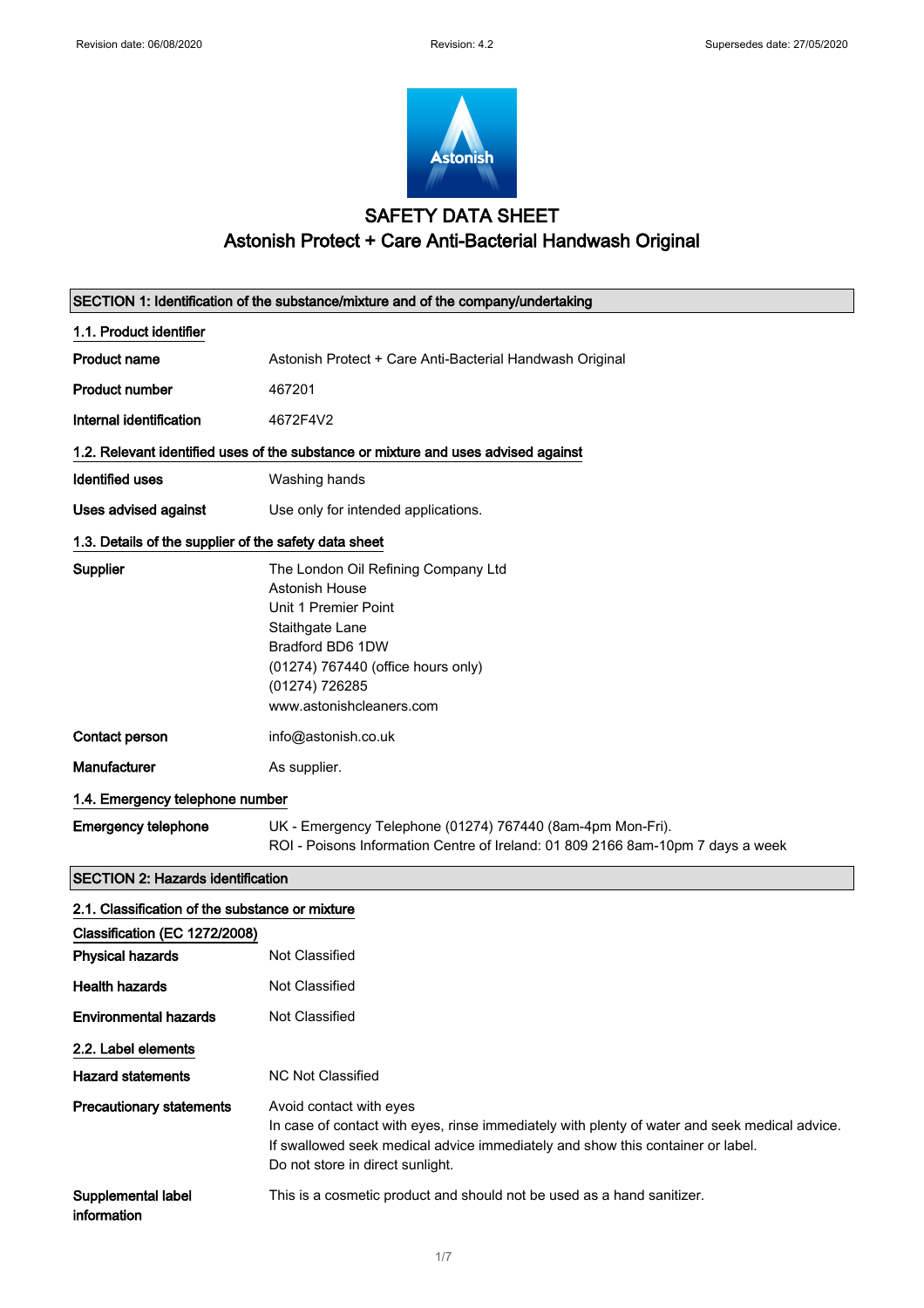| <b>Additional Labelling</b>                                                             | None                 |                                                      |       |
|-----------------------------------------------------------------------------------------|----------------------|------------------------------------------------------|-------|
| 2.3. Other hazards                                                                      |                      |                                                      |       |
| None                                                                                    |                      |                                                      |       |
| SECTION 3: Composition/information on ingredients                                       |                      |                                                      |       |
| 3.2. Mixtures                                                                           |                      |                                                      |       |
| <b>Sodium Laureth Sulfate</b>                                                           |                      |                                                      | 5-10% |
| CAS number: 68891-38-3                                                                  | EC number: 500-234-8 | REACH registration number: 01-<br>2119488639-16-XXXX |       |
| Classification<br>Skin Irrit. 2 - H315<br>Eye Dam. 1 - H318<br>Aquatic Chronic 3 - H412 |                      |                                                      |       |
| Glycerol                                                                                |                      |                                                      | 1%    |
| CAS number: 56-81-5                                                                     | EC number: 200-289-5 |                                                      |       |
| Classification<br>Not Classified                                                        |                      |                                                      |       |
| <b>Citric Acid Monohydrate</b>                                                          |                      |                                                      | 1%    |
| CAS number: 5949-29-1                                                                   | EC number: 201-069-1 |                                                      |       |
| Classification<br>Eye Irrit. 2 - H319                                                   |                      |                                                      |       |
| 1%<br>Tetrasodium N,N-bis(carboxylatomethyl)-L-glutamate                                |                      |                                                      |       |
| CAS number: 51981-21-6                                                                  | EC number: 257-573-7 | REACH registration number: 01-<br>2119493601-38-0000 |       |
| Classification<br>Not Classified                                                        |                      |                                                      |       |
| Lactic acid                                                                             |                      |                                                      | 1%    |
| CAS number: 79-33-4                                                                     | EC number: 201-196-2 | REACH registration number: 01-<br>2119474164-39-XXXX |       |
| Classification<br>Skin Irrit. 2 - H315<br>Eye Dam. 1 - H318                             |                      |                                                      |       |
| The Full Text for all R-Phrases and Hazard Statements are Displayed in Section 16.      |                      |                                                      |       |
| <b>SECTION 4: First aid measures</b>                                                    |                      |                                                      |       |

### 4.1. Description of first aid measures

Inhalation Remove exposure and give water to drink if mouth irritation experienced. Seek medical advice if recovery not rapid.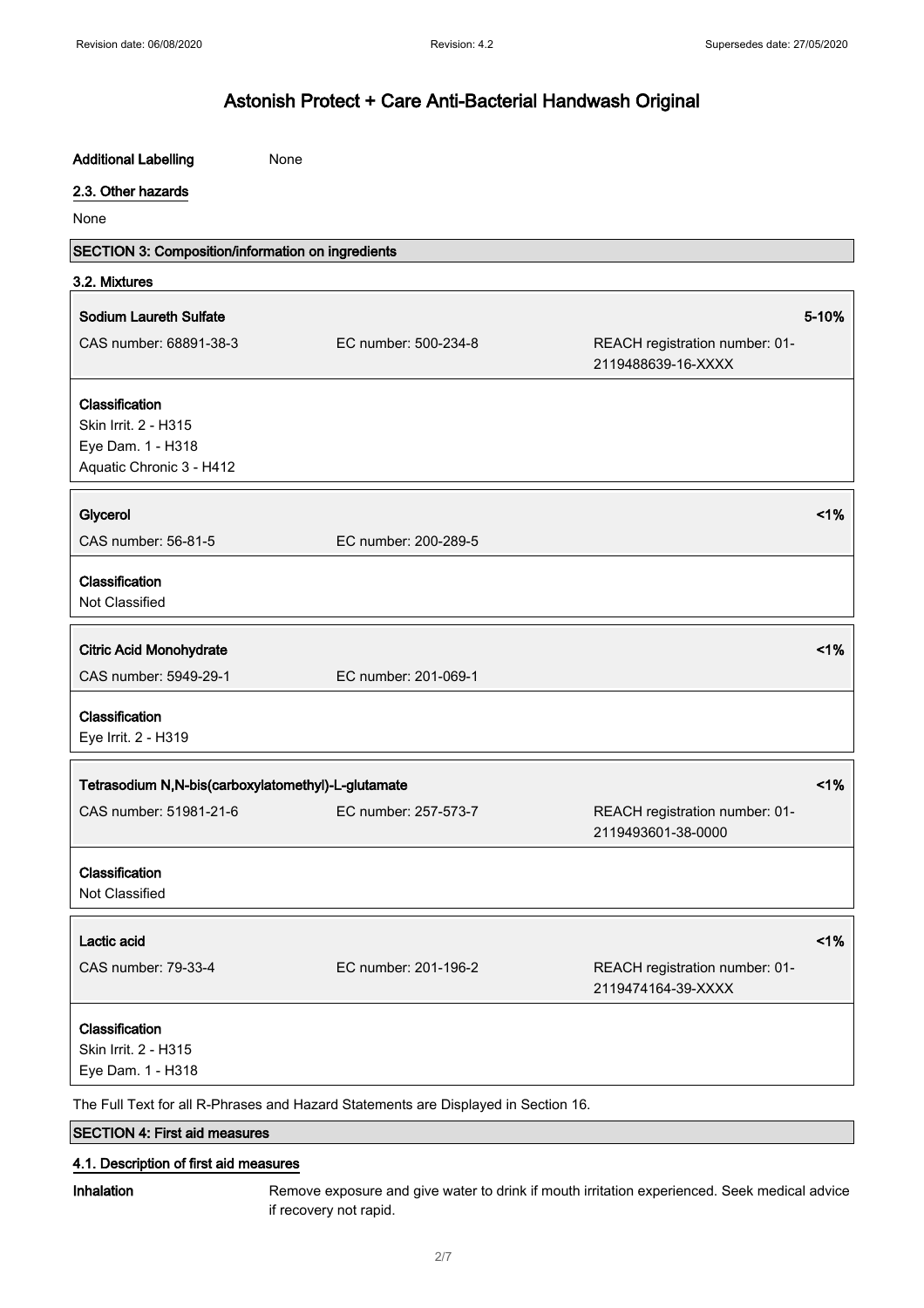| Ingestion                                                         | Drink water. If symptoms persist seek medical advice.                                                                                              |
|-------------------------------------------------------------------|----------------------------------------------------------------------------------------------------------------------------------------------------|
| <b>Skin contact</b>                                               | Rinse affected area with water.                                                                                                                    |
| Eye contact                                                       | Rinse thoroughly with water for several minutes. If symptoms persist seek medical advice.                                                          |
|                                                                   | 4.2. Most important symptoms and effects, both acute and delayed                                                                                   |
| Inhalation                                                        | Possible mild irritation of breathing passage and possible mouth irritation.                                                                       |
| Ingestion                                                         | Possible mild stomach upset and mild soreness of mouth.                                                                                            |
| Skin contact                                                      | Not considered to be hazardous when in contact with skin. However for sensitive individuals,<br>product may cause redness, itching and irritation. |
| Eye contact                                                       | Possible mild irritation, redness and soreness.                                                                                                    |
|                                                                   | 4.3. Indication of any immediate medical attention and special treatment needed                                                                    |
| Notes for the doctor                                              | No data avaliable                                                                                                                                  |
| <b>Specific treatments</b>                                        | No data available.                                                                                                                                 |
| <b>SECTION 5: Firefighting measures</b>                           |                                                                                                                                                    |
| 5.1. Extinguishing media                                          |                                                                                                                                                    |
| Suitable extinguishing media                                      | Use extinguisher suitable to cause of fire.                                                                                                        |
| 5.2. Special hazards arising from the substance or mixture        |                                                                                                                                                    |
| Specific hazards                                                  | Product does not support combustion, minimal fire hazard. Minimal quantities of oxides of<br>carbon may be produced.                               |
| 5.3. Advice for firefighters                                      |                                                                                                                                                    |
| Protective actions during<br>firefighting                         | Use protection suitable to cause of fire.                                                                                                          |
| <b>SECTION 6: Accidental release measures</b>                     |                                                                                                                                                    |
|                                                                   | 6.1. Personal precautions, protective equipment and emergency procedures                                                                           |
| <b>Personal precautions</b>                                       | Avoid contact with eyes.                                                                                                                           |
| 6.2. Environmental precautions                                    |                                                                                                                                                    |
| <b>Environmental precautions</b>                                  | Product is intended to be rinsed away to sewer after use. For bigger spillages non-household<br>spillages prevent entry into sewer or drains.      |
| 6.3. Methods and material for containment and cleaning up         |                                                                                                                                                    |
| Methods for cleaning up                                           | Absorb household spillages with e.g kitchen roll and dispose of in bin. Wipe affected area<br>clean with a damp cloth.                             |
| 6.4. Reference to other sections                                  |                                                                                                                                                    |
| Reference to other sections                                       | For personal protection, see Section 8. For waste disposal, see Section 13.                                                                        |
| <b>SECTION 7: Handling and storage</b>                            |                                                                                                                                                    |
| 7.1. Precautions for safe handling                                |                                                                                                                                                    |
| <b>Usage precautions</b>                                          | Use as instructed on label.                                                                                                                        |
| 7.2. Conditions for safe storage, including any incompatibilities |                                                                                                                                                    |
|                                                                   |                                                                                                                                                    |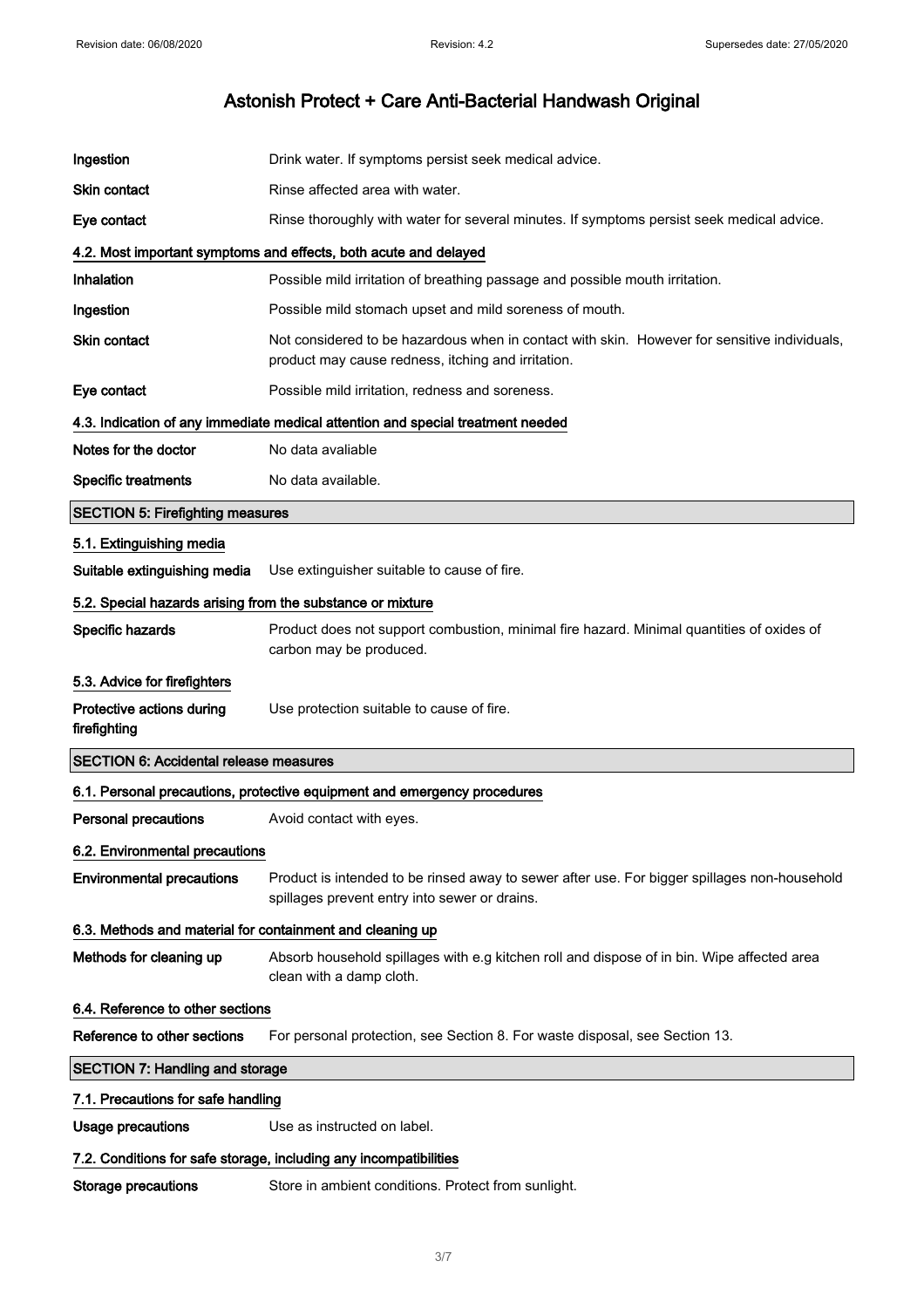| 7.3. Specific end use(s)                                                                                                                    |                                                                                                                                                                                                                                                                                                                                                                                                                                                                                                        |  |
|---------------------------------------------------------------------------------------------------------------------------------------------|--------------------------------------------------------------------------------------------------------------------------------------------------------------------------------------------------------------------------------------------------------------------------------------------------------------------------------------------------------------------------------------------------------------------------------------------------------------------------------------------------------|--|
| Specific end use(s)                                                                                                                         | Washing hands                                                                                                                                                                                                                                                                                                                                                                                                                                                                                          |  |
| <b>SECTION 8: Exposure controls/Personal protection</b>                                                                                     |                                                                                                                                                                                                                                                                                                                                                                                                                                                                                                        |  |
| 8.1. Control parameters<br>Occupational exposure limits<br>Glycerol<br>Long-term exposure limit (8-hour TWA): WEL 10 mg/m <sup>3</sup> mist |                                                                                                                                                                                                                                                                                                                                                                                                                                                                                                        |  |
| WEL = Workplace Exposure Limit.                                                                                                             |                                                                                                                                                                                                                                                                                                                                                                                                                                                                                                        |  |
| Citric Acid Monohydrate (CAS: 5949-29-1)                                                                                                    |                                                                                                                                                                                                                                                                                                                                                                                                                                                                                                        |  |
| <b>PNEC</b>                                                                                                                                 | - Fresh water; 0.44 mg/l<br>- Sediment (Freshwater); 3.46 mg/kg<br>- Sediment (Marinewater); 34.6 mg/kg<br>- marine water; 0.044 mg/l<br>- STP; >1000 mg/l<br>- Soil; 33.1 mg/kg                                                                                                                                                                                                                                                                                                                       |  |
|                                                                                                                                             | Tetrasodium N,N-bis(carboxylatomethyl)-L-glutamate (CAS: 51981-21-6)                                                                                                                                                                                                                                                                                                                                                                                                                                   |  |
| <b>DNEL</b>                                                                                                                                 | Workers - Inhalation; Short term systemic effects: 55 mg/m <sup>3</sup><br>Workers - Inhalation; Short term local effects: 55 mg/m <sup>3</sup><br>Workers - Inhalation; Long term systemic effects: 7.3 mg/m <sup>3</sup><br>Workers - Dermal; Long term systemic effects: 15000 mg/kg/day<br>Consumer - Inhalation; Long term systemic effects: 1.8 mg/m <sup>3</sup><br>Consumer - Dermal; Long term systemic effects: 7500 mg/kg/day<br>Consumer - Oral; Long term systemic effects: 1.5 mg/kg/day |  |
| 8.2. Exposure controls                                                                                                                      |                                                                                                                                                                                                                                                                                                                                                                                                                                                                                                        |  |
| Eye/face protection                                                                                                                         | Avoid contact with eyes.                                                                                                                                                                                                                                                                                                                                                                                                                                                                               |  |
| <b>Environmental exposure</b><br>controls                                                                                                   | This product does not pose a hazard in normal use when following the usage instructions.                                                                                                                                                                                                                                                                                                                                                                                                               |  |
| <b>SECTION 9: Physical and chemical properties</b>                                                                                          |                                                                                                                                                                                                                                                                                                                                                                                                                                                                                                        |  |
| 9.1. Information on basic physical and chemical properties                                                                                  |                                                                                                                                                                                                                                                                                                                                                                                                                                                                                                        |  |
| Appearance                                                                                                                                  | Clear Blue Viscous Liquid                                                                                                                                                                                                                                                                                                                                                                                                                                                                              |  |
| Colour                                                                                                                                      | Blue.                                                                                                                                                                                                                                                                                                                                                                                                                                                                                                  |  |
| Odour                                                                                                                                       | Rosemary/Herbal                                                                                                                                                                                                                                                                                                                                                                                                                                                                                        |  |
| <b>Odour threshold</b>                                                                                                                      | Not known.                                                                                                                                                                                                                                                                                                                                                                                                                                                                                             |  |
| pH                                                                                                                                          | pH (concentrated solution): 4.0 - 6.0                                                                                                                                                                                                                                                                                                                                                                                                                                                                  |  |
| <b>Melting point</b>                                                                                                                        | Not known.                                                                                                                                                                                                                                                                                                                                                                                                                                                                                             |  |
| Initial boiling point and range                                                                                                             | Not measured (>100°C)                                                                                                                                                                                                                                                                                                                                                                                                                                                                                  |  |
| Flash point                                                                                                                                 | Not determined.                                                                                                                                                                                                                                                                                                                                                                                                                                                                                        |  |
| <b>Evaporation rate</b>                                                                                                                     | Not known.                                                                                                                                                                                                                                                                                                                                                                                                                                                                                             |  |
| <b>Evaporation factor</b>                                                                                                                   | Not known.                                                                                                                                                                                                                                                                                                                                                                                                                                                                                             |  |
| Flammability (solid, gas)                                                                                                                   | Does not ignite.                                                                                                                                                                                                                                                                                                                                                                                                                                                                                       |  |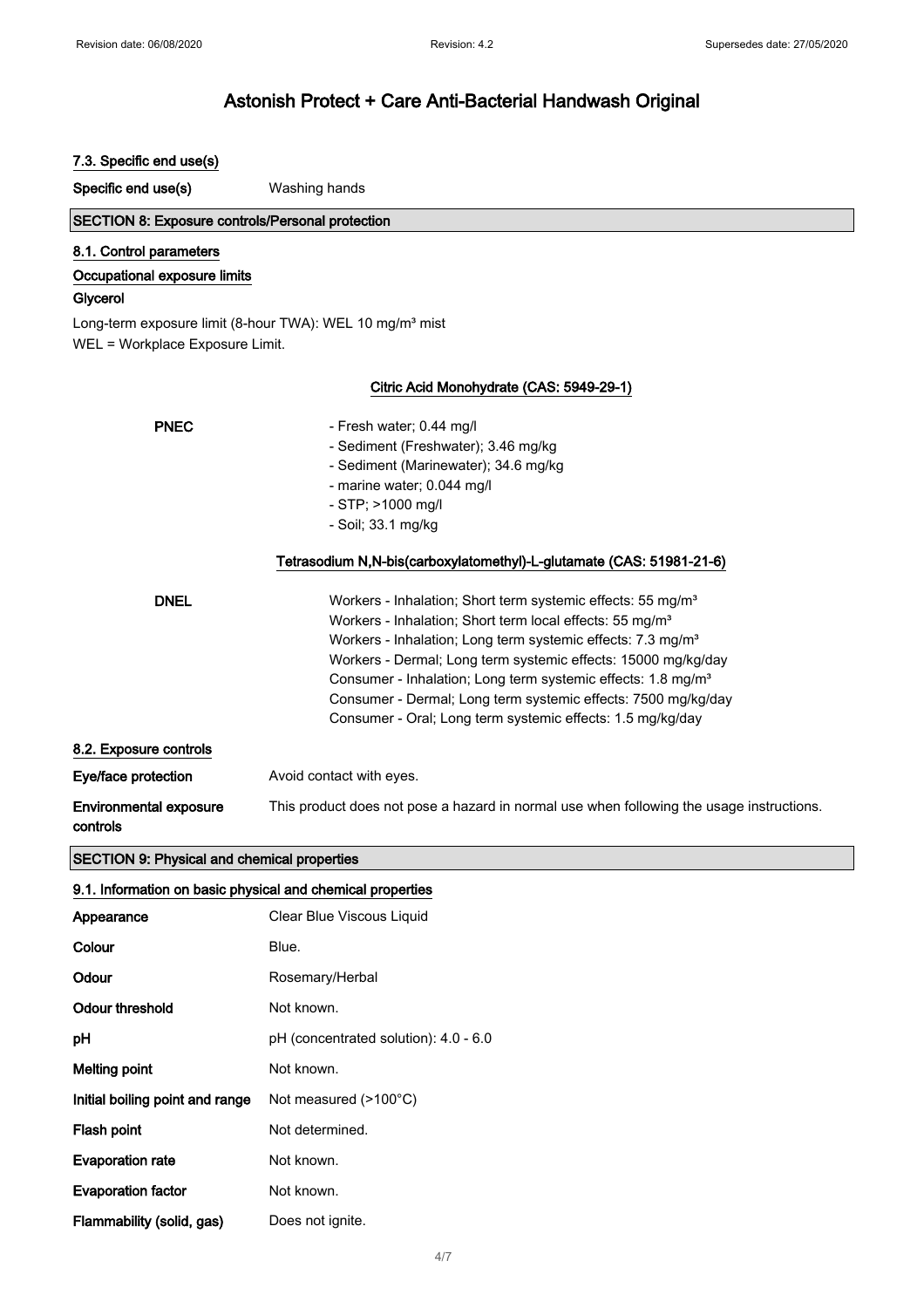| Upper/lower flammability or<br>explosive limits | Does not ignite.                |
|-------------------------------------------------|---------------------------------|
| Other flammability                              | Not relevant.                   |
| Vapour pressure                                 | Not determined.                 |
| Vapour density                                  | $> 1$ (Air=1)                   |
| <b>Relative density</b>                         | 1.013 - 1.033 @ 20°C            |
| <b>Bulk density</b>                             | Not relevant.                   |
| Solubility(ies)                                 | Soluble in water                |
| <b>Partition coefficient</b>                    | Not known.                      |
| Auto-ignition temperature                       | Not known.                      |
| <b>Decomposition Temperature</b>                | Not available.                  |
| <b>Viscosity</b>                                | 3000 - 6000 cP @ 20°C           |
| <b>Explosive properties</b>                     | None                            |
| Explosive under the influence<br>of a flame     | Not considered to be explosive. |
| <b>Oxidising properties</b>                     | Not applicable.                 |
| 9.2. Other information                          |                                 |
|                                                 |                                 |
| Other information                               | None.                           |
| <b>SECTION 10: Stability and reactivity</b>     |                                 |
| 10.1. Reactivity                                |                                 |
| Reactivity                                      | No reactivity hazards expected. |
| 10.2. Chemical stability                        |                                 |
| <b>Stability</b>                                | Stable under normal conditions. |
| 10.3. Possibility of hazardous reactions        |                                 |
| Possibility of hazardous<br>reactions           | None under normal conditions.   |
| 10.4. Conditions to avoid                       |                                 |
| <b>Conditions to avoid</b>                      | None known.                     |
| 10.5. Incompatible materials                    |                                 |
| Materials to avoid                              | None known.                     |
| 10.6. Hazardous decomposition products          |                                 |
| Hazardous decomposition<br>products             | Carbon oxides.                  |

### 11.1. Information on toxicological effects

Toxicological effects This mixture has not been tested. Based on the avaliable data of the ingredients the classification criteria are not met.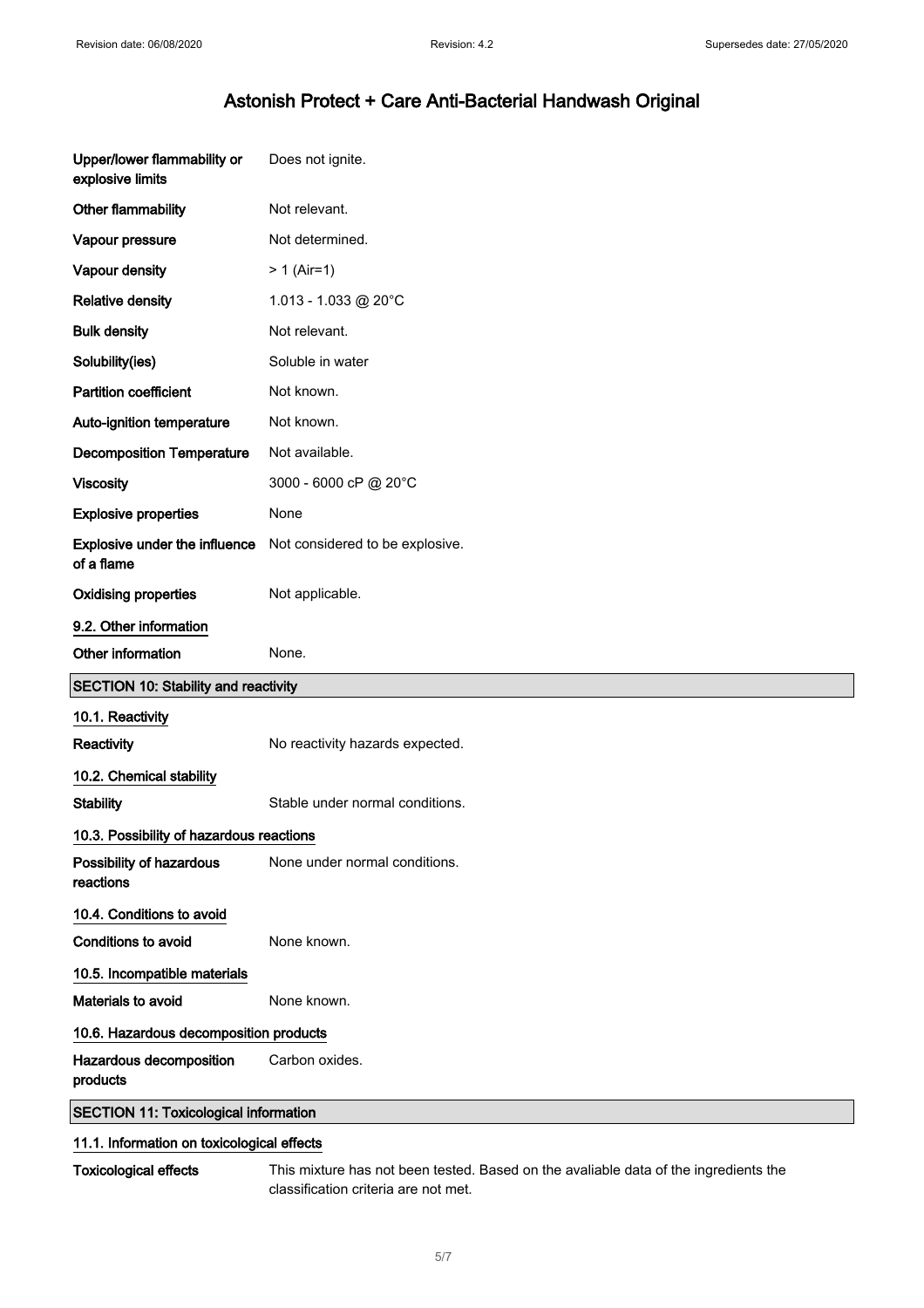| <b>SECTION 12: Ecological information</b>                                |                                                                                                                                                                                                                                       |  |
|--------------------------------------------------------------------------|---------------------------------------------------------------------------------------------------------------------------------------------------------------------------------------------------------------------------------------|--|
| 12.1. Toxicity                                                           |                                                                                                                                                                                                                                       |  |
| <b>Toxicity</b>                                                          | The mixture has not been tested. Based on the avaliable data of the ingredients the<br>classification criteria are not met.                                                                                                           |  |
| 12.2. Persistence and degradability                                      |                                                                                                                                                                                                                                       |  |
|                                                                          | Persistence and degradability Does not contain any components considered to be persistent.                                                                                                                                            |  |
| 12.3. Bioaccumulative potential                                          |                                                                                                                                                                                                                                       |  |
| <b>Bioaccumulative potential</b>                                         | No bio-accumulative potential noted for any component.                                                                                                                                                                                |  |
| <b>Partition coefficient</b>                                             | Not known.                                                                                                                                                                                                                            |  |
| 12.4. Mobility in soil                                                   |                                                                                                                                                                                                                                       |  |
| <b>Mobility</b>                                                          | The components of the mixture are readily absorbed into soil and are mobile in water<br>environment.                                                                                                                                  |  |
| 12.5. Results of PBT and vPvB assessment                                 |                                                                                                                                                                                                                                       |  |
| Results of PBT and vPvB<br>assessment                                    | No data available.                                                                                                                                                                                                                    |  |
| 12.6. Other adverse effects                                              |                                                                                                                                                                                                                                       |  |
| Other adverse effects                                                    | Not available.                                                                                                                                                                                                                        |  |
| <b>SECTION 13: Disposal considerations</b>                               |                                                                                                                                                                                                                                       |  |
| 13.1. Waste treatment methods                                            |                                                                                                                                                                                                                                       |  |
| <b>General information</b>                                               | Dispose of according to local regulations. Avoid disposing into drainage systems and into the<br>environment. Dispose of contaminated packaging in the same way as the product itself. Non-<br>contaminated packages may be recycled. |  |
| <b>SECTION 14: Transport information</b>                                 |                                                                                                                                                                                                                                       |  |
| General                                                                  | Not regulated.                                                                                                                                                                                                                        |  |
| 14.1. UN number                                                          |                                                                                                                                                                                                                                       |  |
| Not applicable.                                                          |                                                                                                                                                                                                                                       |  |
| 14.2. UN proper shipping name                                            |                                                                                                                                                                                                                                       |  |
| Not applicable.                                                          |                                                                                                                                                                                                                                       |  |
| 14.3. Transport hazard class(es)                                         |                                                                                                                                                                                                                                       |  |
| Not regulated.                                                           |                                                                                                                                                                                                                                       |  |
| 14.4. Packing group                                                      |                                                                                                                                                                                                                                       |  |
| Not applicable.                                                          |                                                                                                                                                                                                                                       |  |
| 14.5. Environmental hazards                                              |                                                                                                                                                                                                                                       |  |
| Environmentally hazardous substance/marine pollutant<br>No.              |                                                                                                                                                                                                                                       |  |
| 14.6. Special precautions for user                                       |                                                                                                                                                                                                                                       |  |
| Not applicable.                                                          |                                                                                                                                                                                                                                       |  |
| 14.7. Transport in bulk according to Annex II of MARPOL and the IBC Code |                                                                                                                                                                                                                                       |  |